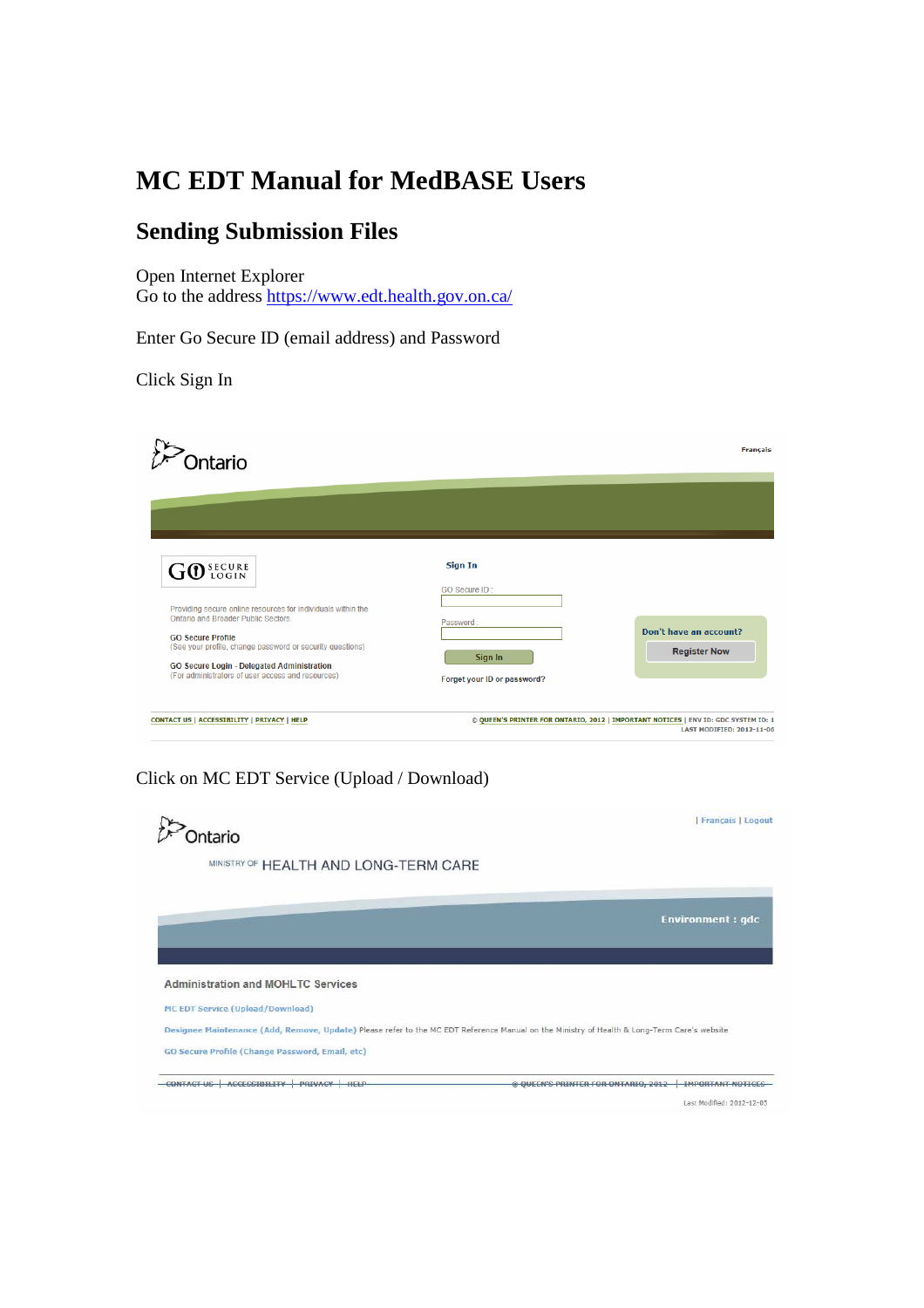Click on Upload

| <b>Ontario</b>                                                                                                              |                                                                 |
|-----------------------------------------------------------------------------------------------------------------------------|-----------------------------------------------------------------|
| MINISTRY OF HEALTH AND LONG-TERM CARE                                                                                       | Français                                                        |
|                                                                                                                             |                                                                 |
|                                                                                                                             | MAIN   DESIGNATED ACCOUNTS   ADD DESIGNEE LOGOUT                |
| <b>MEDICAL CLAIMS ELECTRONIC DATA TRANSFER</b>                                                                              |                                                                 |
| Upload                                                                                                                      |                                                                 |
| Download                                                                                                                    |                                                                 |
| CONTACT US   PRIVACY   IMPORTANT NOTICES                                                                                    | © QUEEN'S PRINTER FOR ONTARIO, 2012   LAST MODIFIED: 2012-05-17 |
| Choose Claim File for 'Select File Type'<br><b>Click Browse</b><br><b>Dontario</b><br>MINISTRY OF HEALTH AND LONG-TERM CARE |                                                                 |
|                                                                                                                             | Français                                                        |
|                                                                                                                             | MAIN   DESIGNATED ACCOUNTS   ADD DESIGNEE LOGOUT                |
| <b>File Upload</b>                                                                                                          |                                                                 |
| <b>Select a Billing Number</b><br>Select file to upload:<br>Browse<br>Select file type:<br>$\overline{\phantom{a}}$         |                                                                 |
|                                                                                                                             | * - Mandatory Fields                                            |
| Upload<br>Clear<br>Home                                                                                                     |                                                                 |
| CONTACT US   PRIVACY   IMPORTANT NOTICES                                                                                    | © QUEEN'S PRINTER FOR ONTARIO, 2012   LAST MODIFIED: 2012-05-17 |

Navigate to your MedBASE OUTBOX (usually C:\MEDBASE\OUTBOX)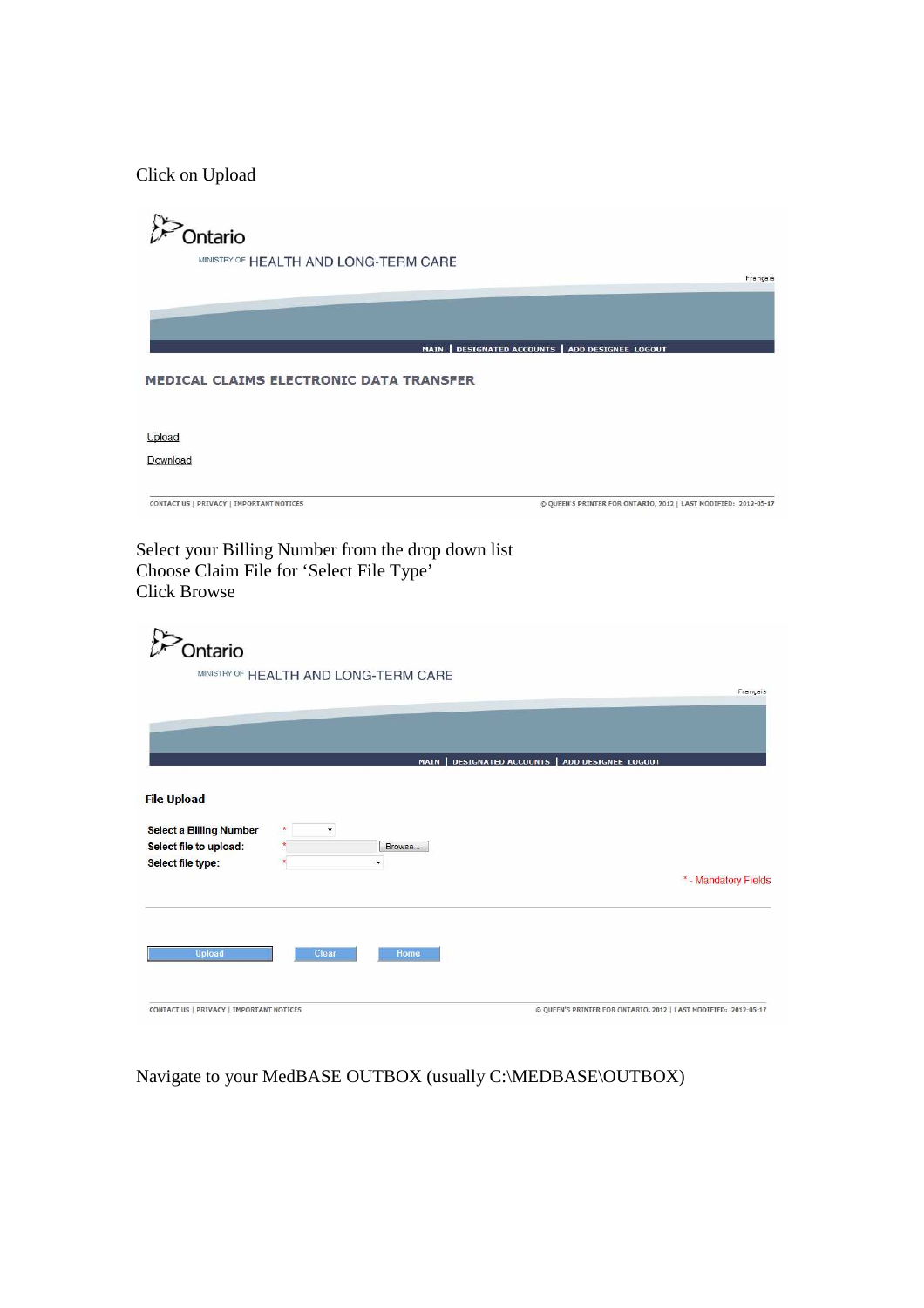| New folder<br>Organize v        |                                  |                    |             |        | $\equiv$ $\sim$<br>$\Box$ | $\circledcirc$ |
|---------------------------------|----------------------------------|--------------------|-------------|--------|---------------------------|----------------|
| $\blacktriangle$<br>Pictures    | $\overline{\phantom{a}}$<br>Name | Date modified      | Type        | Size   |                           |                |
| Videos                          | SENT                             | 11/7/2012 12:18 PM | File folder |        |                           |                |
| Homegroup                       | HL123456.001                     | 12/6/2012 3:56 PM  | 001 File    | $0$ KB |                           |                |
|                                 |                                  |                    |             |        |                           |                |
| Computer                        |                                  |                    |             |        |                           |                |
|                                 |                                  |                    |             |        |                           |                |
|                                 |                                  |                    |             |        |                           |                |
| SAVG                            |                                  |                    |             |        |                           |                |
| Local Disk (C:)<br>SRecycle.Bin |                                  |                    |             |        |                           |                |
| awad                            |                                  |                    |             |        |                           |                |
| clients                         |                                  |                    |             |        |                           |                |
| derry                           |                                  |                    |             |        |                           |                |
| Documents and                   |                                  |                    |             |        |                           |                |
| Intel                           |                                  |                    |             |        |                           |                |
| Lazzam                          |                                  |                    |             |        |                           |                |
| <b>MEDBASE</b>                  |                                  |                    |             |        |                           |                |

Highlight the Submission file (starts with an 'H') and click Open

| <b>Intario</b>                                                                |                                                                          |                                                                 |
|-------------------------------------------------------------------------------|--------------------------------------------------------------------------|-----------------------------------------------------------------|
|                                                                               | MINISTRY OF HEALTH AND LONG-TERM CARE                                    | Français                                                        |
|                                                                               |                                                                          |                                                                 |
|                                                                               |                                                                          | MAIN   DESIGNATED ACCOUNTS   ADD DESIGNEE LOGOUT                |
| <b>File Upload</b>                                                            |                                                                          |                                                                 |
| <b>Select a Billing Number</b><br>Select file to upload:<br>Select file type: | $\pmb{\ast}$<br>٠<br>*C:\MEDBASE\OUTBOX   Browse<br>Claim File<br>×<br>▼ |                                                                 |
|                                                                               |                                                                          | * - Mandatory Fields                                            |
| <b>Upload</b>                                                                 | Clear<br>Home                                                            |                                                                 |
| <b>CONTACT US   PRIVACY   IMPORTANT NOTICES</b>                               |                                                                          | © QUEEN'S PRINTER FOR ONTARIO, 2012   LAST MODIFIED: 2012-05-17 |

Click Upload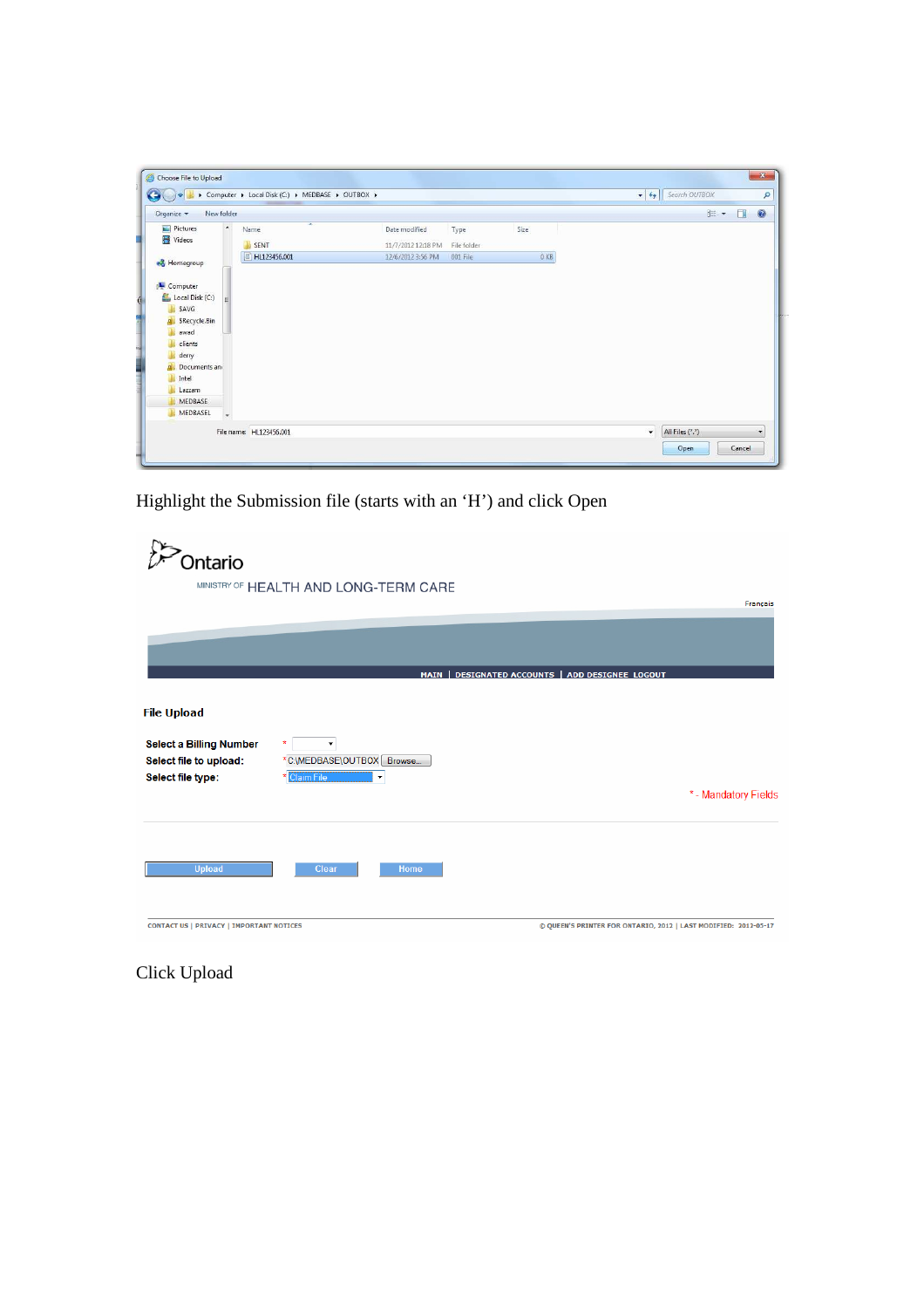## **Downloading Report Files**

Open Internet Explorer Go to the address https://www.edt.health.gov.on.ca/

Enter Go Secure ID (email address) and Password

Click Sign In

| )ntario                                                                                                                                                                                                                                                                                                     |                                                                                        | <b>Français</b>                                                                                                        |
|-------------------------------------------------------------------------------------------------------------------------------------------------------------------------------------------------------------------------------------------------------------------------------------------------------------|----------------------------------------------------------------------------------------|------------------------------------------------------------------------------------------------------------------------|
| GO SECURE<br>Providing secure online resources for individuals within the<br>Ontario and Broader Public Sectors<br><b>GO Secure Profile</b><br>(See your profile, change password or security questions)<br>GO Secure Login - Delegated Administration<br>(For administrators of user access and resources) | <b>Sign In</b><br>GO Secure ID:<br>Password:<br>Sign In<br>Forget your ID or password? | Don't have an account?<br><b>Register Now</b>                                                                          |
| CONTACT US   ACCESSIBILITY   PRIVACY   HELP                                                                                                                                                                                                                                                                 |                                                                                        | @ QUEEN'S PRINTER FOR ONTARIO, 2012   IMPORTANT NOTICES   ENV ID: GDC SYSTEM ID: 1<br><b>LAST MODIFIED: 2012-11-06</b> |

#### Click on MC EDT Service (Upload / Download)

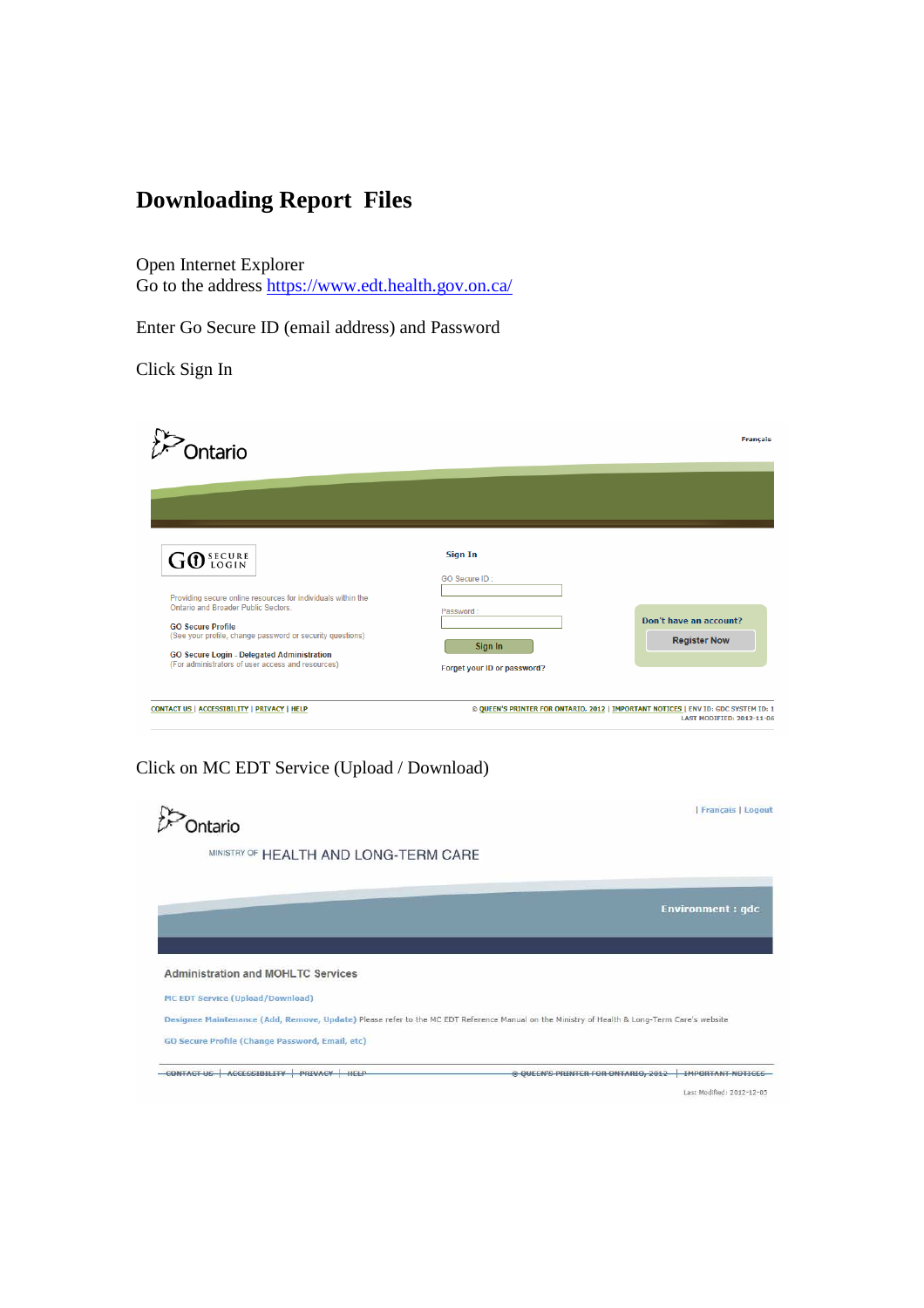Click on Download

 $\mathcal{D}$ Ontario MINISTRY OF HEALTH AND LONG-TERM CARE Français MAIN | DESIGNATED ACCOUNTS | ADD DESIGNEE LOGOUT MEDICAL CLAIMS ELECTRONIC DATA TRANSFER Upload Download **CONTACT US | PRIVACY | IMPORTANT NOTICES** © QUEEN'S PRINTER FOR ONTARIO, 2012 | LAST MODIFIED: 2012-05-17 Select your Billing Number from the drop down list

Choose Claim File for 'Select File Type' Click Browse

Select your Billing Number from the dropdown list Click Download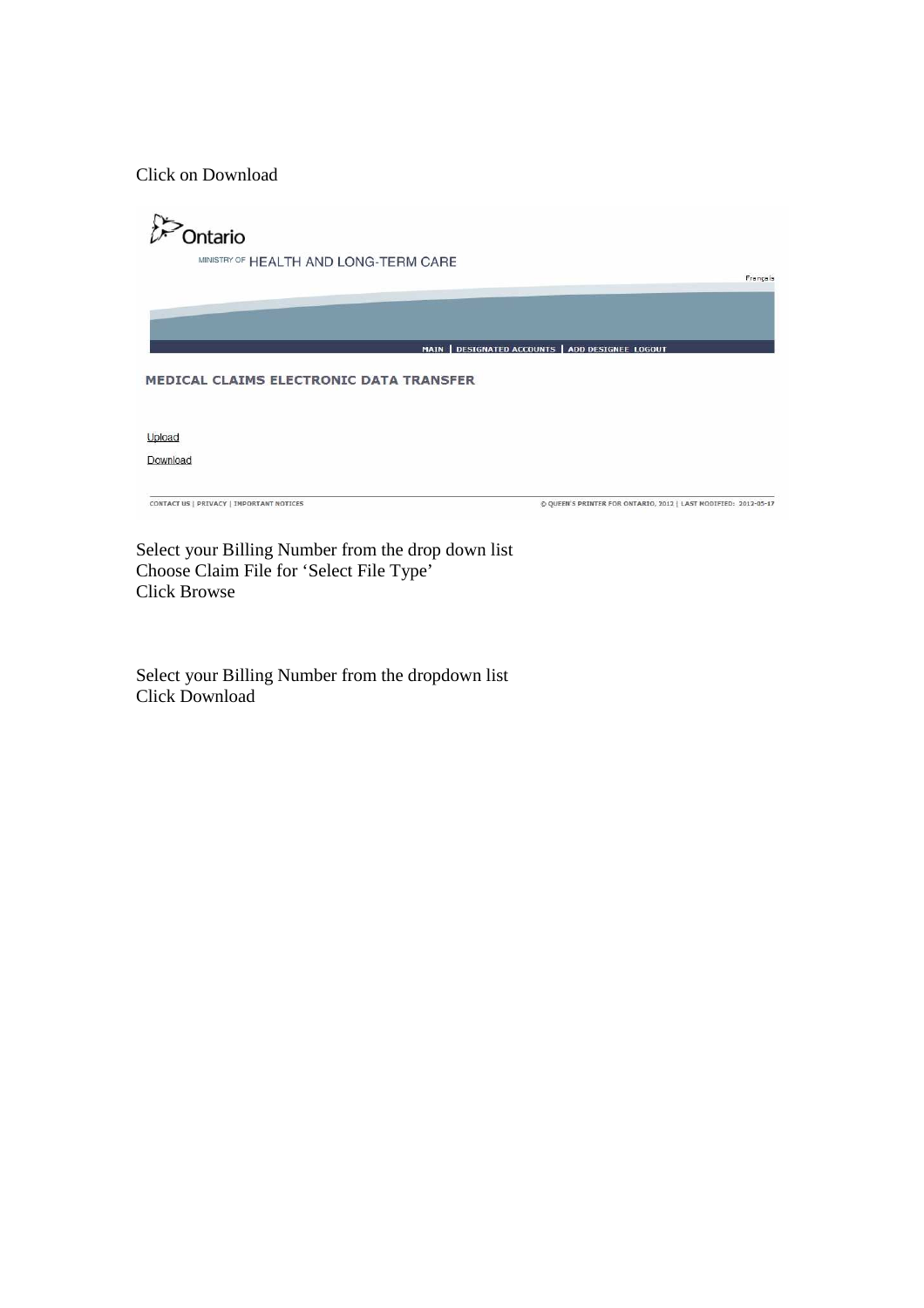

MINISTRY OF HEALTH AND LONG-TERM CARE

|                                                     | MAIN   DESIGNATED ACCOUNTS   ADD DESIGNEE LOGOUT                |
|-----------------------------------------------------|-----------------------------------------------------------------|
| <b>Report Download</b><br>Select a Billing Number * | * - Mandatory Fields                                            |
| <b>Download</b><br>Home                             |                                                                 |
| CONTACT US   PRIVACY   IMPORTANT NOTICES            | © QUEEN'S PRINTER FOR ONTARIO, 2012   LAST MODIFIED: 2012-05-17 |

Français

You must download each file one at a time.

Click on the word Download beside a file

|                  | Ontario                                         |                                       |             |                |                                                                 |          |
|------------------|-------------------------------------------------|---------------------------------------|-------------|----------------|-----------------------------------------------------------------|----------|
|                  |                                                 | MINISTRY OF HEALTH AND LONG-TERM CARE |             |                |                                                                 | Français |
|                  |                                                 |                                       |             |                |                                                                 |          |
|                  |                                                 |                                       |             |                |                                                                 |          |
|                  |                                                 |                                       |             |                |                                                                 |          |
|                  |                                                 |                                       |             |                | MAIN   DESIGNATED ACCOUNTS   ADD DESIGNEE LOGOUT                |          |
|                  | List of Reports/Files for Billing Number        |                                       |             |                |                                                                 |          |
|                  | Records 1 - 2 of 2 first previous next last     |                                       |             |                |                                                                 |          |
| <b>File Type</b> | <b>Subject</b>                                  | <b>File Name</b>                      | <b>Date</b> | <b>Status</b>  |                                                                 |          |
| ER               | <b>Error Reports</b>                            | ER_284370_000197229.txt               | 2012-11-20  | Available      | Download                                                        |          |
| <b>RA</b>        | <b>Remittance Advice</b>                        | RA_214682_000127793.txt               | 2012-11-01  | Available      | Download                                                        |          |
|                  |                                                 |                                       | Home        |                |                                                                 |          |
|                  | Sort by File Type                               | <b>Select Another Billing Number</b>  |             | <b>Refresh</b> |                                                                 |          |
|                  |                                                 |                                       |             |                |                                                                 |          |
|                  |                                                 |                                       |             |                |                                                                 |          |
|                  | <b>CONTACT US   PRIVACY   IMPORTANT NOTICES</b> |                                       |             |                | © QUEEN'S PRINTER FOR ONTARIO, 2012   LAST MODIFIED: 2012-05-17 |          |

On the Internet Explorer Save Dropdown choose Save As Navigate to your MedBASE Inbox (usually C:\MEDBASE\INBOX) Click Save